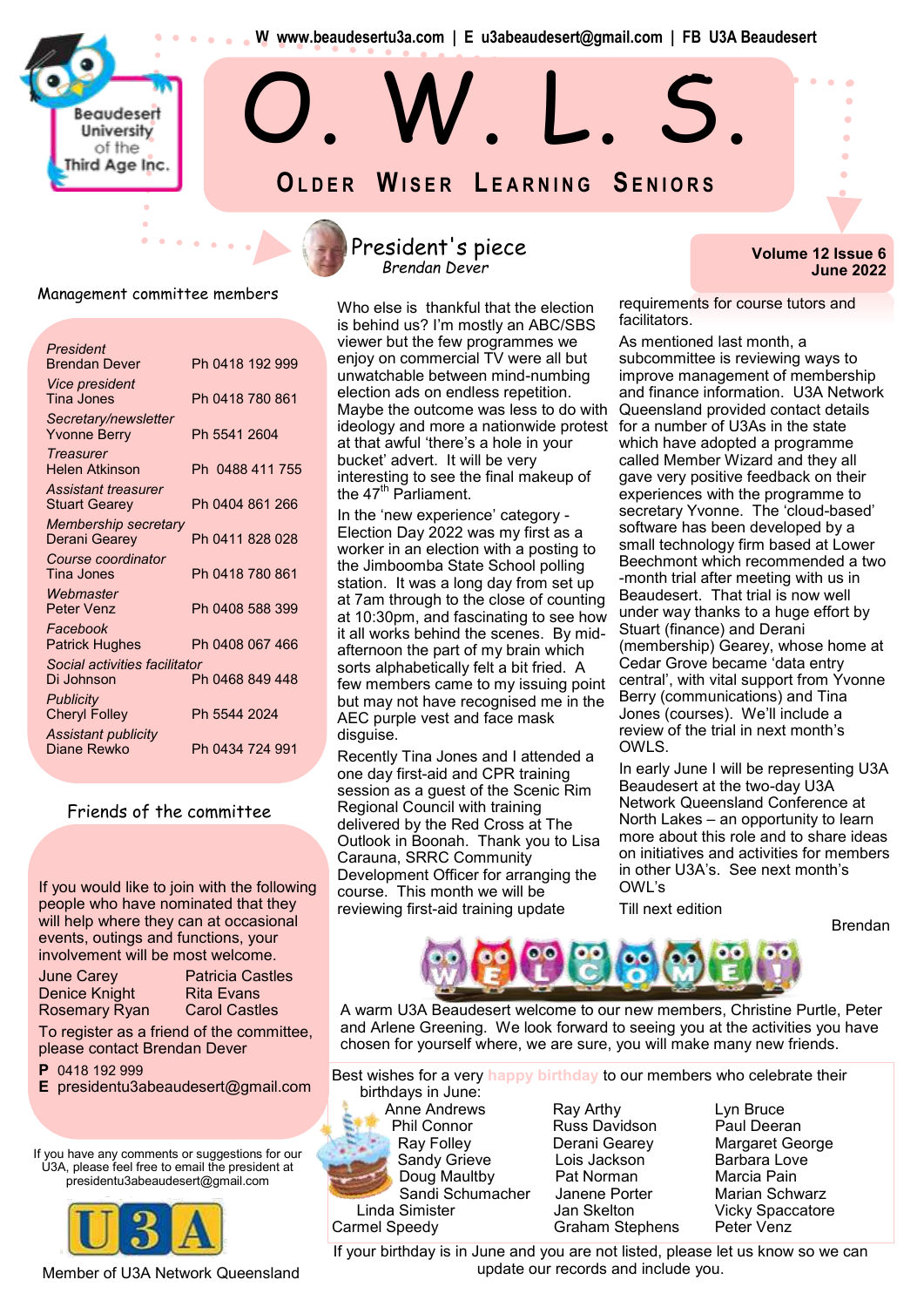# Current courses - term two 2022 19 April-24 June 2022

Course coordinator | Tina Jones Phone 0418 780 861 | Email coursesu3abeaudesert@gmail.com

#### **Aqua aerobics**

Now in recess till term four 2022 Contact John 0417 073 190

#### **Art group - all mediums**

Wednesdays 9 am-12 St Thomas's Anglican Church hall. Contact Denice 5546 9879 or 0402 012 267



#### **Card playing - Beaudesert**

Every Monday 12.30 pm-4.00 pm RSL function room. Enjoy 500 or Bolivia.

Contact Di 0468 849 448 to confirm attendance.

#### **Card playing - Bolivia - Jimboomba**

Meets every Thursday 12 noon-4.00 pm at the Anglican Church Hall, Jimboomba Contact Di 0468 849 448

#### **Computer/other technologies**

This group is now an advisory group only, for issues with computers - no computer repairs or house calls. Contact George 5541 0706, email dreeemboat@iinet.net.au

#### **Croquet club**

Play Tuesdays 8.00 am-11.00 am at Everdell Park Gleneagle Contact George or Rita 5541 0706

#### **English as a second language**

Every Wednesday 12 noon-1.30 pm RSL Sub Branch rooms, 1st floor, corner William and Brisbane Streets, Beaudesert Contact Tina 0418 780 861

#### **French**

Every Monday 11.00 am-2.00 pm RSL Sub Branch rooms, 1st floor, corner William and Brisbane Streets, Beaudesert. Contact Jayne 5463 4841

#### **Gardening group - BUGs**

Meet third Friday of each even month 10.00 am-12 noon Beaudesert RSL club function room; away visits odd months Contact Brendan 0418 192 999 or Carmel 0408 711 401

#### **General discussion group**

Meets Tuesdays 9.30 am-11.30 am Beaucare Community room, 44 Tina Street. General discussions on any subject group members propose. Contact Andy 5541 2072

#### **German**

Every Wednesday 10.00 am-11.30 am RSL Sub Branch rooms, 1st floor, corner William and Brisbane Streets, Beaudesert Contact Tina 0418 780 861



#### **Indoor bowls**

Friday mornings from 9.00 am at St. Thomas's Anglican Church Hall, Albert Street, Beaudesert Contact Terry 0428 627 673

#### **Jigsaw library**

Select a jigsaw (or a wasgij) to use from the library. To select and collect, contact Sandra 5541 0978

### **Line dancing/dancing**

Tuesday from 12.45 pm \$3 per session The Centre, Brisbane Street Beaudesert Contact Marg 0422 415 145

> $N_{\rm e}$ venue

### **Mahjong - Jimboomba**

Meets every Tuesday 11 am-2 pm St James's Anglican church hall, Jimboomba Contact Lyn Lewis 0417 078 712

#### **Mahjong - Beaudesert**

Thursday afternoons 1 pm-3.30 pm Arts & Information Centre.

Contact Michele 0459 335 403

**Mosaics** Meet Mondays 1.30 pm-3.30pm at Arts & Information Centre, Beaudesert a hands-on course in a fascinating art form. \$3/session payable on the day. Contact Tina 0418 780 861

#### **Nordic walking/walking**

Meet Monday, Wednesday, Friday mornings. Contact Liz for start times. Nordic walkers will require a pair of poles, comfortable sports walking shoes, bottle of water. Walkers poles not needed. Contact Liz 0488 155 506

**Scrapbooking** 

#### Second Monday of each month, 9.30 am-11.30 am, 142 Lambert Road, Nindooinbah. \$10/session for materials payable on the day.

Contact Anita 0408 452 584

#### **Social lunch**

The next social lunch will be held at The Club, Beaudesert - DATE TO BE CONFIRMED. RSVP to Di phone/text 0468 849 448, email candyroxy1946@gmail.com .

#### **Social tennis**

Wednesdays 8 am-12 noon venue Beaudesert tennis courts Boonah Road

Contact Paulette 0409 898 147

#### **Table tennis**

Thursdays 9 am-12 noon held at the St Thomas's Anglican Church hall.

Contact Glenda 5541 4290, 0418 771 758 or Ken [0408 703](tel:+61408703388)  [388](tel:+61408703388)

#### **Travel and Adventure Group**

Meet second Monday each month on the deck, Beaudesert Library 10.00 am onwards.

Contact Ray raymondarthy@gmail.com, ph 0447 554 480

#### **Trivia puzzling**

Wednesday afternoons from 1.30 pm St Thomas's Anglican Church hall, Albert Street, Beaudesert Contact Jenny 0439 138 212

#### **Ukulele**

Meets Thursday afternoons St Thomas's Anglican Church hall, Albert Street, Beaudesert, 1 pm-2.30 pm. Contact Finella 0439 414 491



As most members already know, we have a facebook page (U3A Beaudesert) If you have any notifications of events, photos or videos, messages, etc that you would like included on our page, please contact Pat:

- Phone 0408 067 466
- Email u3abeaudesert.facebook@gmail.com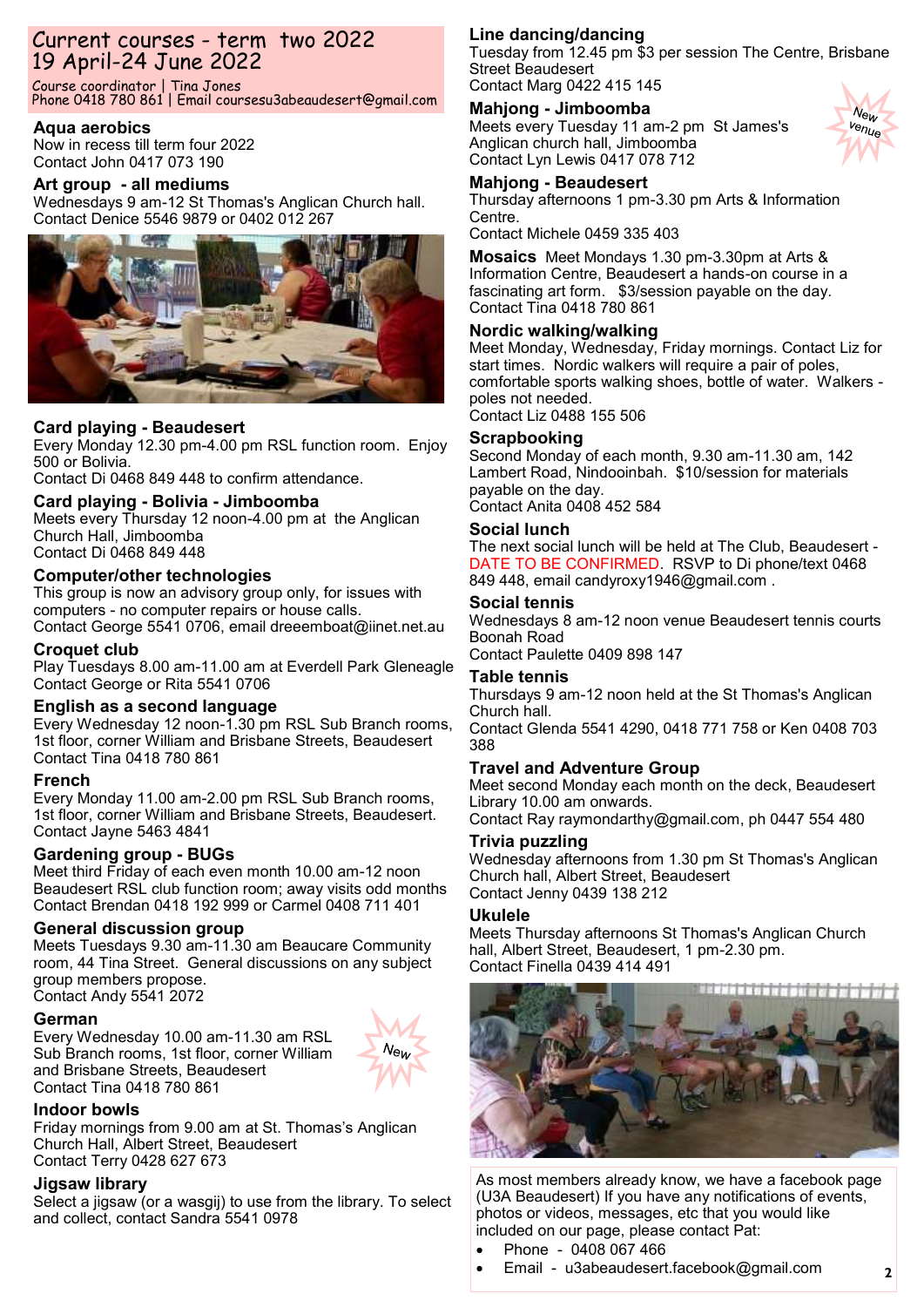# Introducing ….. Membership secretary - Derani Gearey

*Your favourite time of the day?* Lying in bed in the morning doing my phone puzzles. I am not an early riser *If you ran away and joined the circus, which act would you most like to be* An acrobat *Your favourite TV programme* Pretty fond of the occasional "Kath and Kim" *Who was/were your role model/models when you were growing up?* A lovely young lass probably 10 years my senior who worked in the local bank. I thought she was a top girl *Pet peeves?* Just at the moment I am over all the rain we have had. Generally would be the exceptional hot and dry weather we get in the summertime. *Which animal would you best describe yourself as?* A workhorse *As a child, what did you want to be when you grew up?*  Actually a policewoman *Favourite food* Hot chips. Never have them at home so mostly do when dining out



### Music Dance and Song in the Scenic Rim Diane Rewko

Have you gone to any of the live performances which are being presented this year at The Centre Beaudesert, Boonah Cultural Centre and Vonda Youngman Community Centre by the Scenic Rim Regional Council? (SRRC)



Recently I was inspired by the exciting and memorable Jaleos Flamenco performance held at The Centre Beaudesert, presented by members and special guests of Flamenco Fire, Australia's only national flamenco company. The near 100-strong audience was introduced to signature flamenco complete with colourful costumes, dramatic dance and haunting songs accompanied by superb guitar playing.

Thank you to the SRRC for this wonderful opportunity, but it is also the chance for the community to be able to give support to artists who have struggled with disruption and uncertainty in their professional lives, due to covid.

Upcoming performances include:

- ACOUSTIC GUITAR SPECTACULAR at Boonah Cultural Centre in June
- MAMBO ITALIANO at Vonda Youngman Community Centre in August
- TenorUS IN CONCERT at The Centre Beaudesert in November. *Take advantage of current affordable group booking prices*

For updates go to [www.scenicrim.qld.gov.au](http://www.scenicrim.qld.gov.au/) or [www.liveatthecentre.com.au](http://www.liveaththecentre.com.au/) Check out local media such as the *Beaudesert Bulletin* and the *Beaudesert Times* section Scenic Rim Community News.

# Time to go a-wandering? Cheryl Folley

Australians are starting to look overseas again as they make travel plans, but it could still seem like a step into the unknown after covid lockdowns.

If you are already thinking of travelling or dreaming of that overseas trip, or perhaps just interested in travel generally, we are offering all members, their partners and friends, an opportunity to get up to speed on the latest developments, especially about overseas travel and tips on Covid precautions plus what's happening in other countries.

And if your plans involve Australia and you are a bit of a novice about caravanning and touring, you could be glad of some advice straight from the horse's mouth.

*U3A has organised Travel Q&A, an afternoon event open to all members, their partners and friends, in response to enquiries about travel in a post-covid environment.*

Speakers will be local travel agent and overseas specialist Amber Cassidy, focussing on the "new world" of travel as covid restrictions lift around the world, followed by the co-facilitator of our own travel and adventure group (Ray Arthy) who will outline domestic travel dos and don'ts, especially for caravanners. TAG member Denise Martin will present a segment on "Travel: once you start, it's hard to stop."

See you at the Beaudesert Golf Club 1.30 pm to 3.30 pm on Wednesday June 22 Entry - \$4 p/p to cover costs Tea/coffee and biscuits provided

RSVP for catering to Diane Rewko ph 0434 724 991, or email u3abeaudesert@gmail.com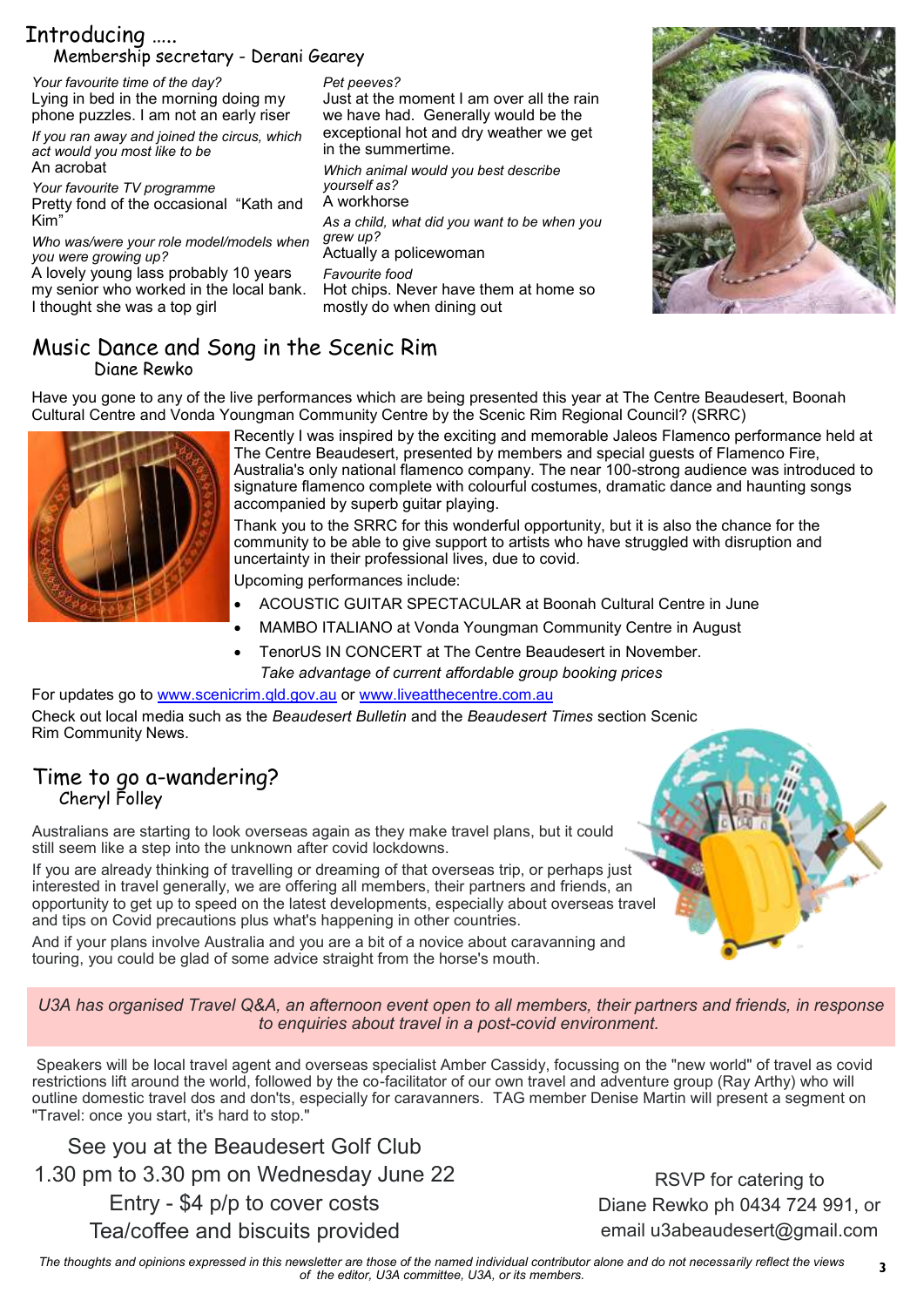# Wanted - more members for the trivia group *Liz Avery*



The U3A trivia group would love to have some more members. It is a fun group that meets at St Thomas's church hall on Wednesdays at 1.30 pm. Questions are varied as everyone takes a turn asking and there is no pressure at all as we don't play for prizes.

The session comprises three rounds of 25 questions with afternoon tea between the second and third round.

Everyone is welcome to come to see whether this is for them.

Contact Jenny on 0439 138 212 or just turn up.

Mosaics *Tina Jones*

Mosaics group member Wendy has been making the most of her creativity and completed a variety of mosaic pieces.

*(Below left)* Wendy holding a wall hanging made from a selection of coloured glass.

*(Below right)* The smaller pieces are presents for some lucky members of her family.







*(Above)* Bright and lively this is certainly bound to grab your attention.

Love your colour choices Jan

# Social lunch June *Di Johnson*

The May social lunch was a washout! The June social lunch will be held at The Club Beaudesert - date to be advised

# German

A small, yet enthusiastic group of members, met recently for their first class in learning the German language with tutor Mark.

However, Mark's personal circumstances changed which meant he could no longer facilitate this group enter Denise Martin who has kindly offered to take over the role of tutor.

They meet on Wednesdays, 10.00 am-11.30 am in the RSL Sub Branch rooms, 1st floor, corner William and Brisbane Streets, Beaudesert.

If you would like to join this group, please contact Tina 0418 780 861



*Line dancing at The Centre, which is part of the Be Healthy and* 

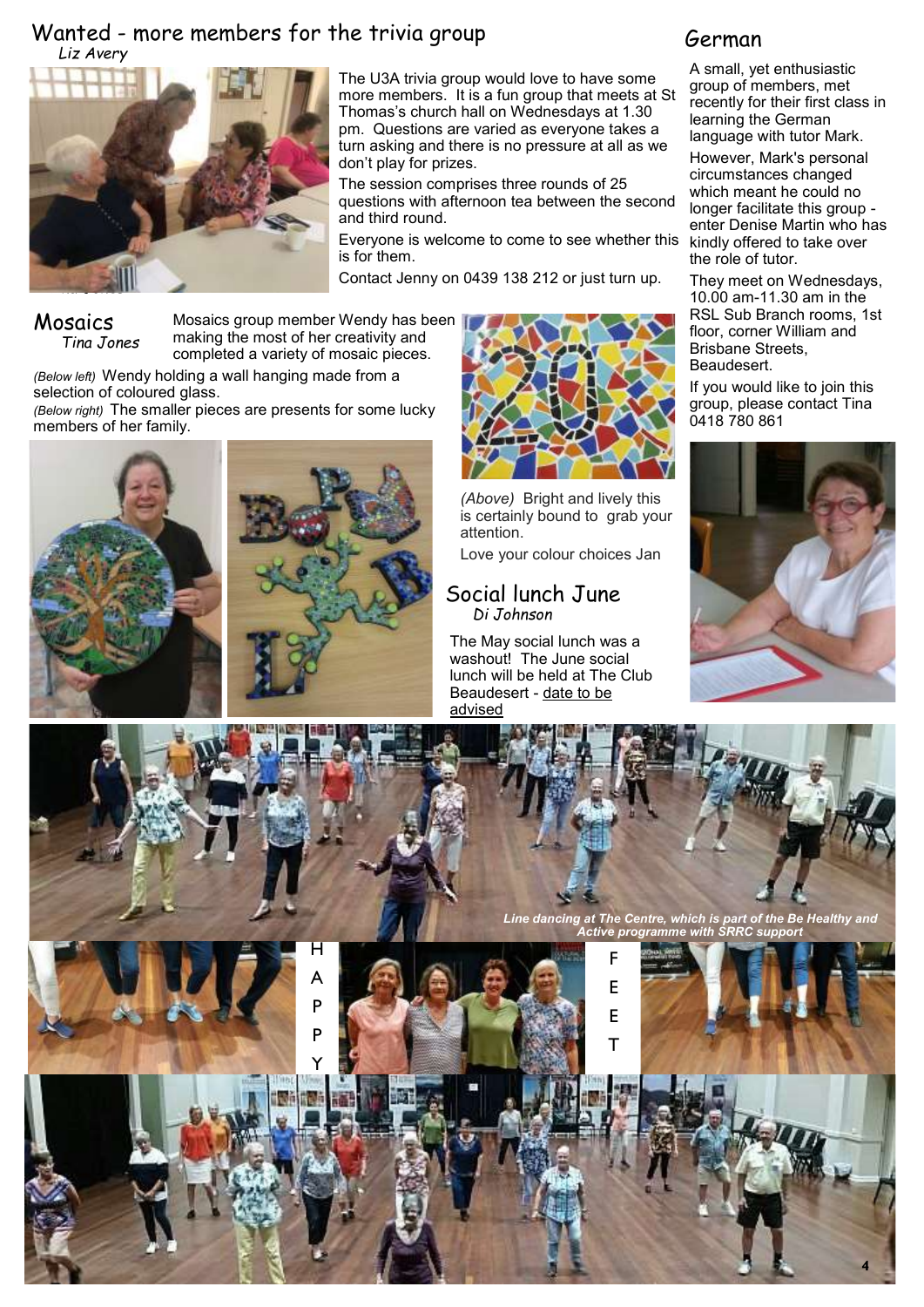BUGs

Brendan Dever

While a show at The Centre diverted a few BUGs from the

April meeting, the rest of us enjoyed Cheryl Bizzell's first plant judging segment - this month was roses and gerberas.

After members voted for their selections, Cheryl gave an expert evaluation of each entry while passing on valuable tips for successful presenting at shows.



The winners were Louise Todd and Marilyn Liebke (joint 1st gerbera) Beverley Musk (rose). Luckily for the gerbera joint winners the prize was a cherry ripe twin pack!

Another highlight at the meeting was a

question and answer session by the team at the Beaudesert Hardware Mitre10 Garden Centre. Horticulturist



Paul Allen and assistant Nicole Carling applied their expertise and knowledge to a variety of BUGs' questions.

Mitre10 also kindly donated two indoor plants for our raffle which were won by Di Arnold and Wendy Venz.

And a special thank you to Noelene Goeldner who donated desert roses and hippeastrums for the gold coin table. Unfortunately, the garden visits that were planned for 20 May had to be postponed because of the very wet weather conditions and will now be on 3

June. If you would like to attend, details are as follows:

The first garden to be visited is Wendy Venz's, 11 Beauview Crescent, Beaudesert from 9.30 am. Please bring a chair, cup, and a plate for a shared morning tea.

Then from 10.30 am Cheryl Bizzell's garden, 25 Caroline Court, Beaudesert will be open for you to view.

Meeting Friday 17 June will be at The Club, Beaudesert when Cheryl will judge the best potted plant and there will be a presentation of Searle's garden products.

Garden visits Friday 15 July Marilyn Liebke's garden in Cedar Grove and then Derani and Stuart Gearey's garden also in Cedar Grove.

A date to pencil in is Friday 23 September when a bus trip to Springtime on the Mountain is planned which will include visits to five open gardens. Full information will be given at the June meeting.

Happy gardening

# **GTM Music Studios, Beaudesert**